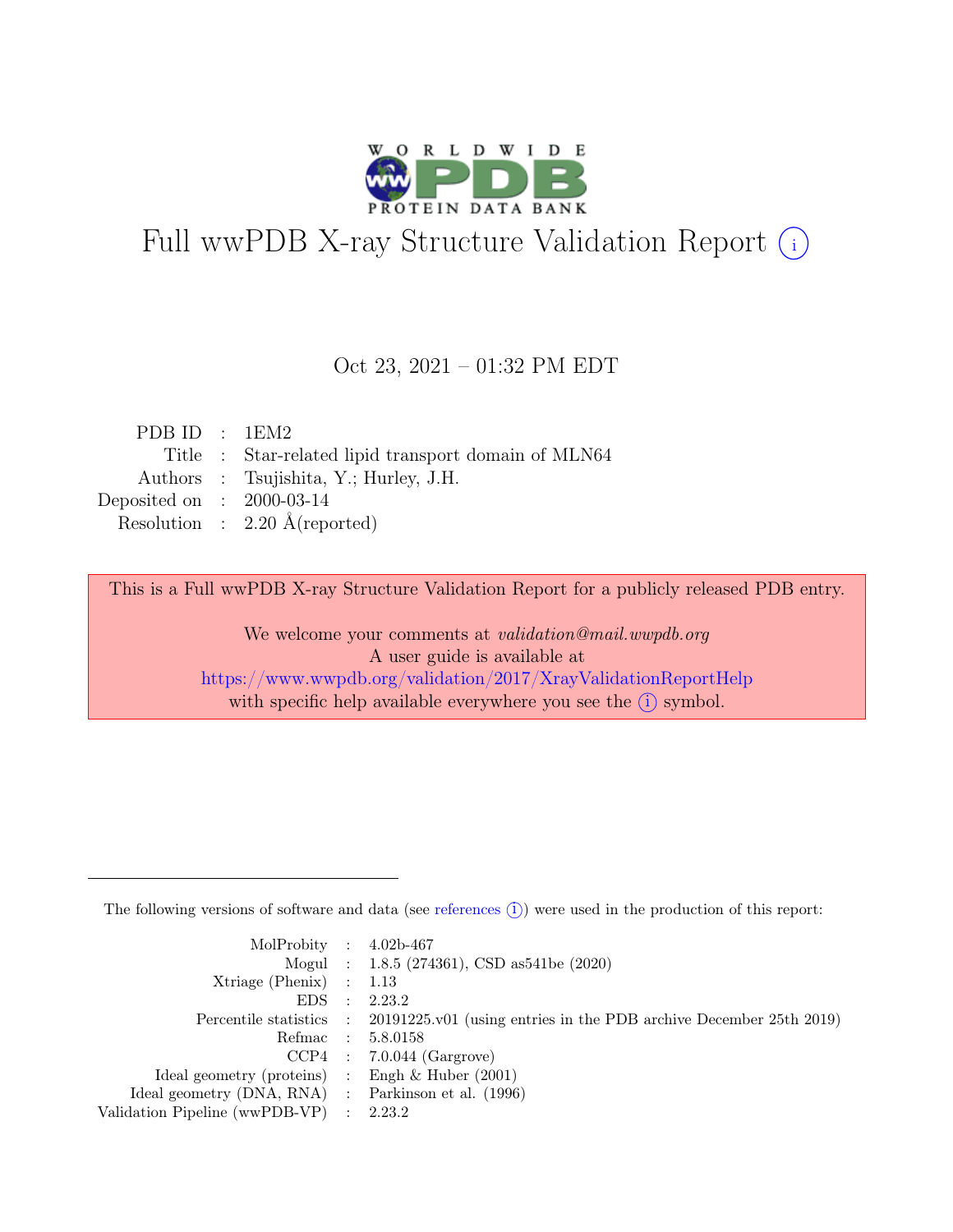# 1 Overall quality at a glance  $(i)$

The following experimental techniques were used to determine the structure: X-RAY DIFFRACTION

The reported resolution of this entry is 2.20 Å.

Percentile scores (ranging between 0-100) for global validation metrics of the entry are shown in the following graphic. The table shows the number of entries on which the scores are based.



| Metric                | Whole archive | Similar resolution                                  |
|-----------------------|---------------|-----------------------------------------------------|
|                       | $(\#Entries)$ | $(\# \text{Entries}, \text{resolution range}(\AA))$ |
| Clashscore            | 141614        | $5594(2.20-2.20)$                                   |
| Ramachandran outliers | 138981        | $5503(2.20-2.20)$                                   |
| Sidechain outliers    | 138945        | 5504 (2.20-2.20)                                    |
| RSRZ outliers         | 127900        | $4800(2.20-2.20)$                                   |

The table below summarises the geometric issues observed across the polymeric chains and their fit to the electron density. The red, orange, yellow and green segments of the lower bar indicate the fraction of residues that contain outliers for  $\geq$ =3, 2, 1 and 0 types of geometric quality criteria respectively. A grey segment represents the fraction of residues that are not modelled. The numeric value for each fraction is indicated below the corresponding segment, with a dot representing fractions <=5% The upper red bar (where present) indicates the fraction of residues that have poor fit to the electron density. The numeric value is given above the bar.

| Mol | 'hain | Length | Quality of chain |     |    |
|-----|-------|--------|------------------|-----|----|
|     | . .   | 229    | 4%<br>64%        | 25% | 7% |

The following table lists non-polymeric compounds, carbohydrate monomers and non-standard residues in protein, DNA, RNA chains that are outliers for geometric or electron-density-fit criteria:

|           |                   |  |   | Mol Type   Chain   Res   Chirality   Geometry   Clashes   Electron density |
|-----------|-------------------|--|---|----------------------------------------------------------------------------|
| $2$   TAR | $\vert 500 \vert$ |  | - |                                                                            |

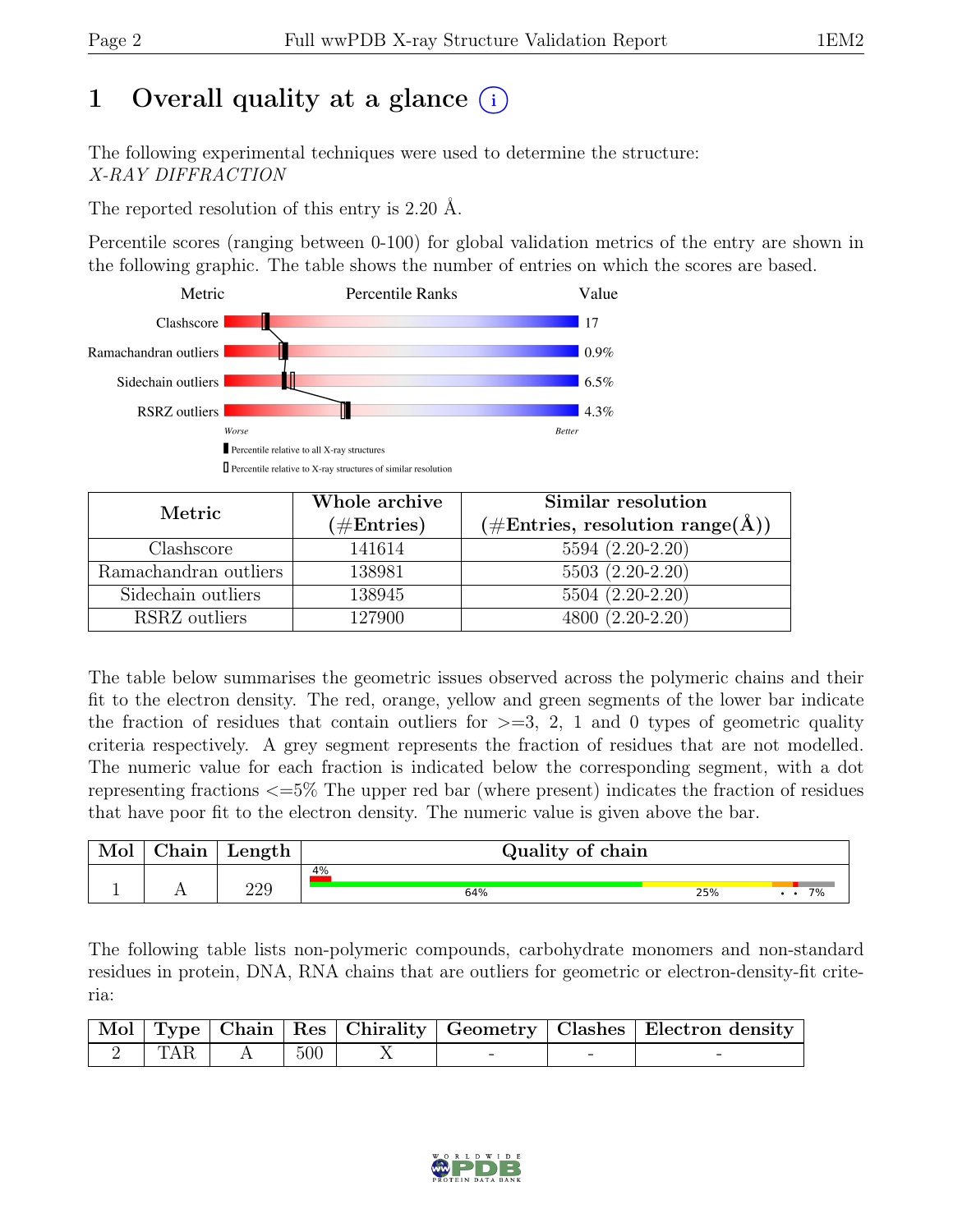# 2 Entry composition  $(i)$

There are 3 unique types of molecules in this entry. The entry contains 1891 atoms, of which 0 are hydrogens and 0 are deuteriums.

In the tables below, the ZeroOcc column contains the number of atoms modelled with zero occupancy, the AltConf column contains the number of residues with at least one atom in alternate conformation and the Trace column contains the number of residues modelled with at most 2 atoms.

• Molecule 1 is a protein called MLN64 PROTEIN.

| Mol | $\cap$ hain | Residues            | $\rm{Atoms}$ |      |     |  | ZeroOcc | AltConf | $^{\circ}$ Trace |  |  |
|-----|-------------|---------------------|--------------|------|-----|--|---------|---------|------------------|--|--|
|     |             | $^{\circ}$ 1<br>414 | Total        | 1090 | 307 |  |         | Se      |                  |  |  |

There is a discrepancy between the modelled and reference sequences:

| Chain |     | Residue   Modelled   Actual |            | Comment                          | Reference |
|-------|-----|-----------------------------|------------|----------------------------------|-----------|
|       | 388 | MSE                         | <b>PHE</b> | engineered mutation   UNP Q14849 |           |

• Molecule 2 is D(-)-TARTARIC ACID (three-letter code: TAR) (formula:  $C_4H_6O_6$ ).



|  | Mol   Chain   Residues | Atoms              |  | ZeroOcc   AltConf |  |  |
|--|------------------------|--------------------|--|-------------------|--|--|
|  |                        | Total <sub>C</sub> |  |                   |  |  |

• Molecule 3 is water.

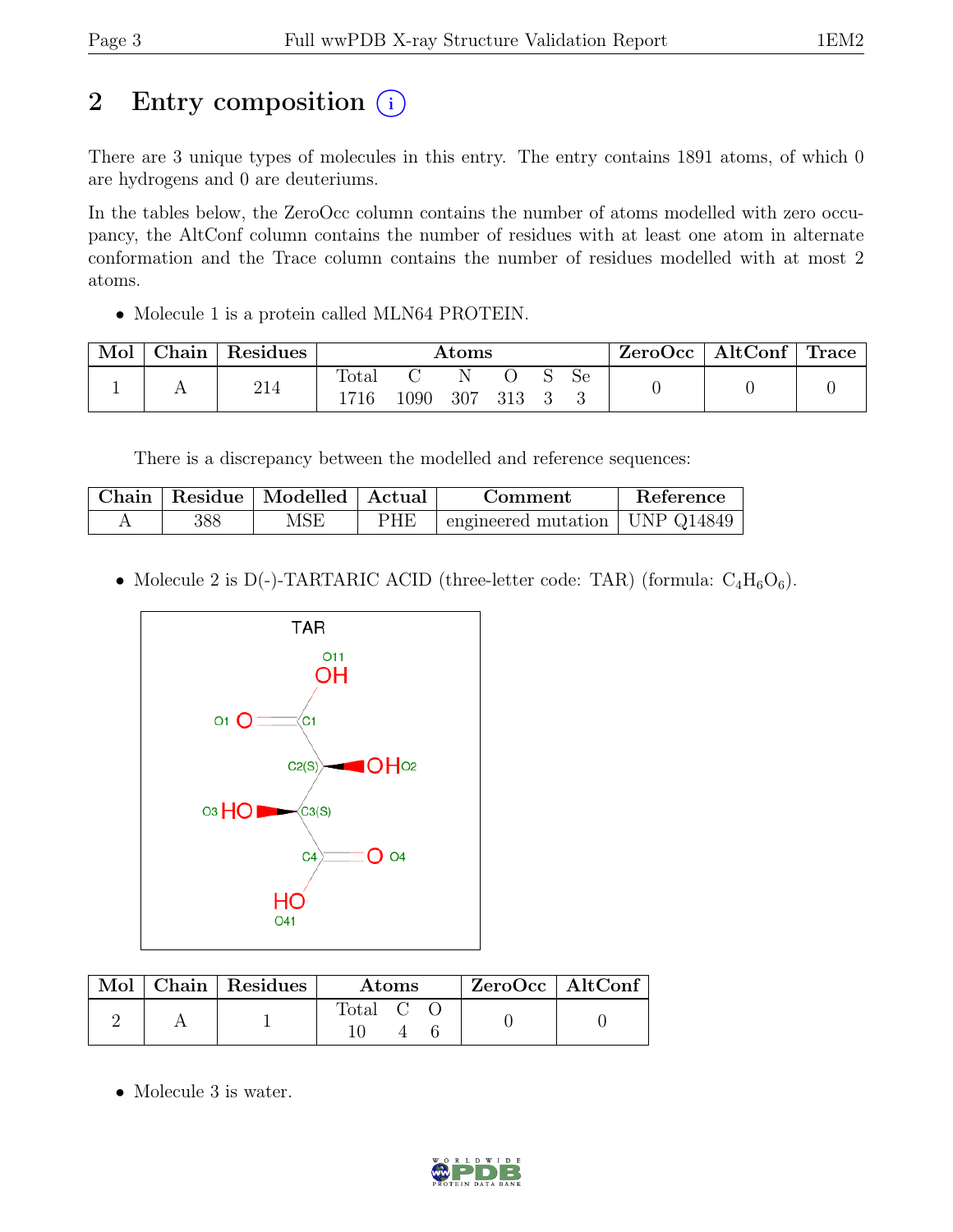|  | $Mol$   Chain   Residues | <b>Atoms</b>        | $ZeroOcc \   \ AltConf$ |  |
|--|--------------------------|---------------------|-------------------------|--|
|  | 165                      | Total<br>165<br>165 |                         |  |

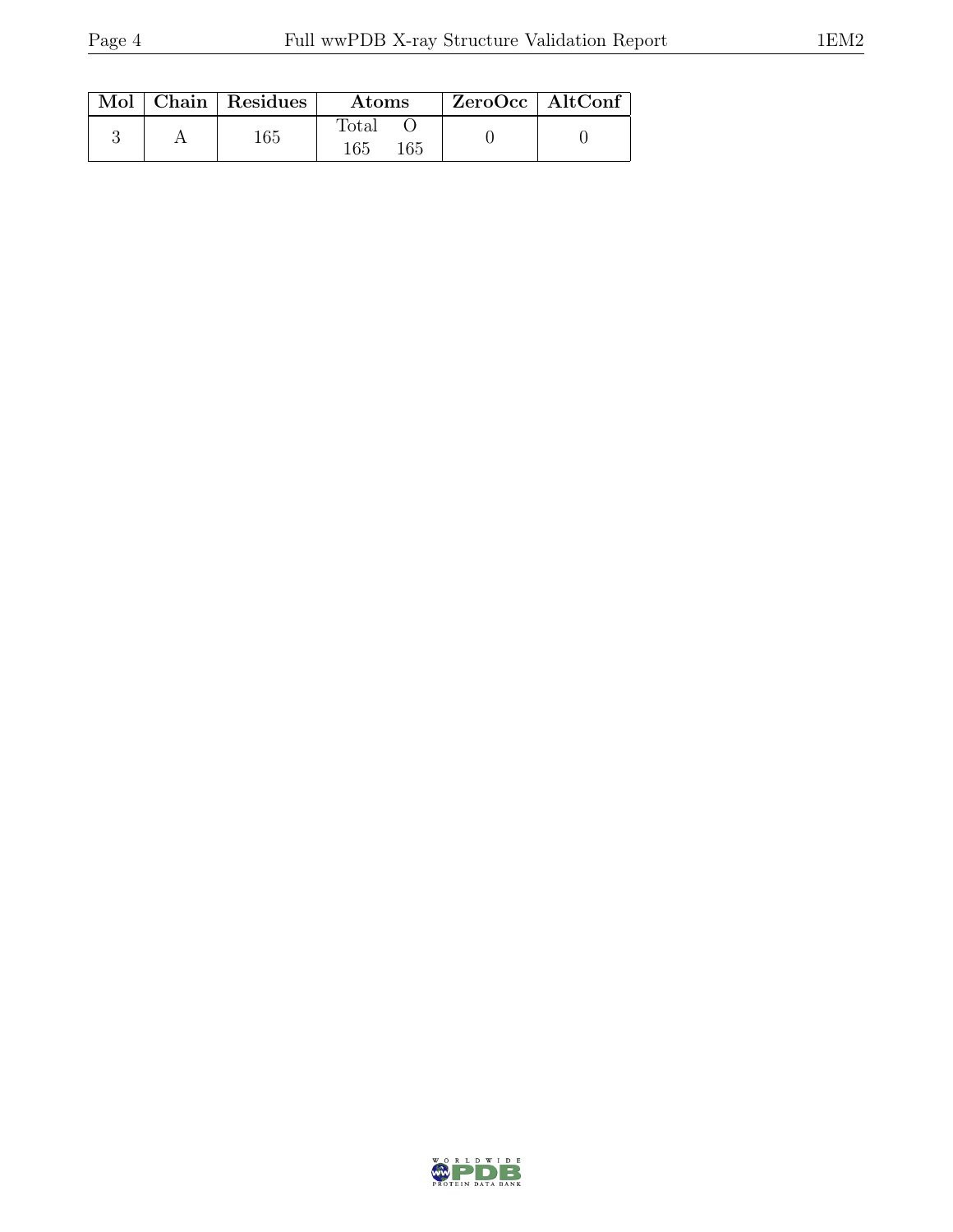# 3 Residue-property plots  $(i)$

These plots are drawn for all protein, RNA, DNA and oligosaccharide chains in the entry. The first graphic for a chain summarises the proportions of the various outlier classes displayed in the second graphic. The second graphic shows the sequence view annotated by issues in geometry and electron density. Residues are color-coded according to the number of geometric quality criteria for which they contain at least one outlier:  $green = 0$ , yellow  $= 1$ , orange  $= 2$  and red  $= 3$  or more. A red dot above a residue indicates a poor fit to the electron density (RSRZ > 2). Stretches of 2 or more consecutive residues without any outlier are shown as a green connector. Residues present in the sample, but not in the model, are shown in grey.



• Molecule 1: MLN64 PROTEIN

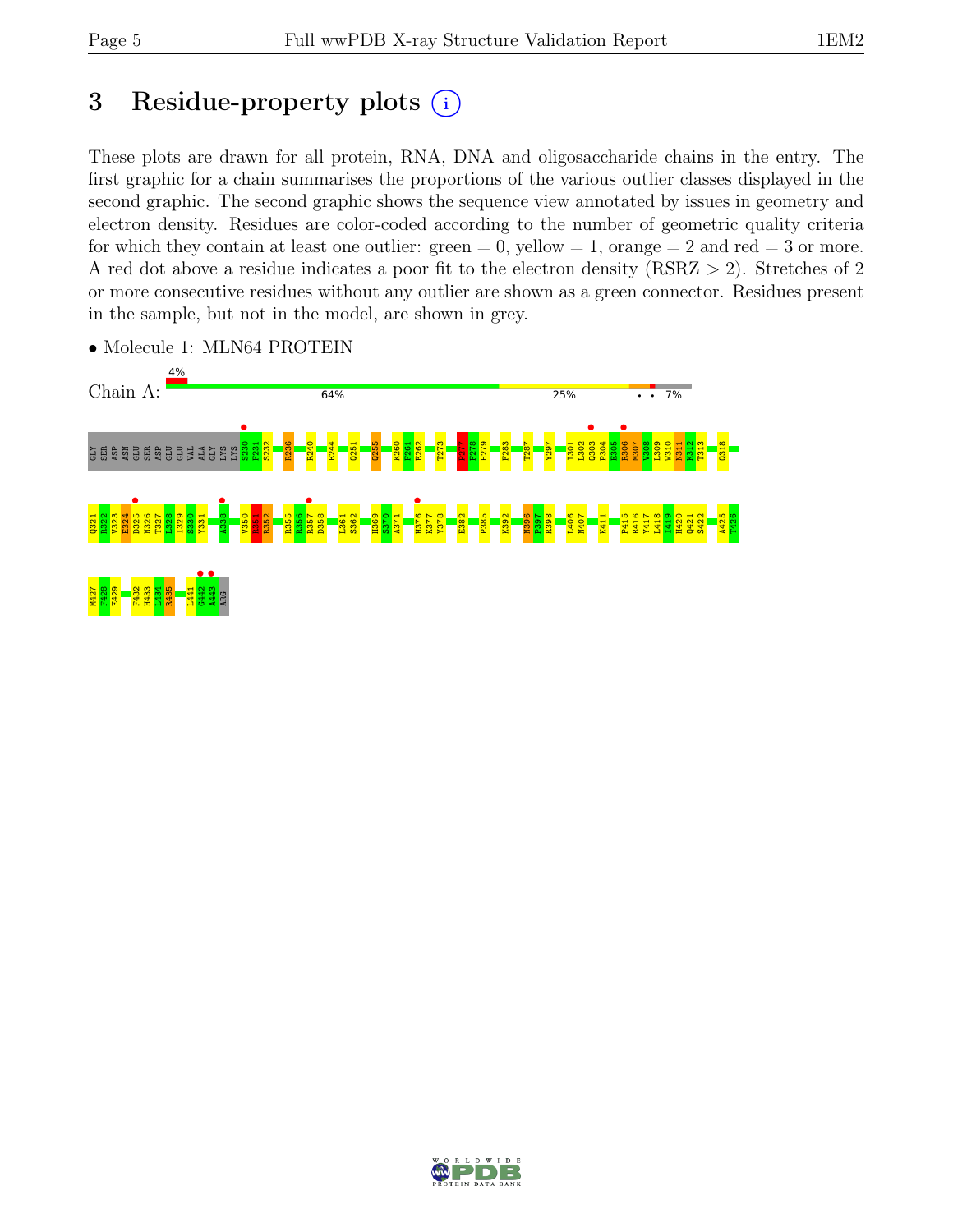# 4 Data and refinement statistics  $(i)$

| Property                                                             | Value                                            | <b>Source</b> |
|----------------------------------------------------------------------|--------------------------------------------------|---------------|
| Space group                                                          | P 31 2 1                                         | Depositor     |
| Cell constants                                                       | 83.42Å<br>81.95Å<br>83.42Å                       |               |
| a, b, c, $\alpha$ , $\beta$ , $\gamma$                               | $90.00^\circ$<br>$90.00^\circ$<br>$120.00^\circ$ | Depositor     |
| Resolution $(A)$                                                     | 25.00<br>2.20<br>$\overline{\phantom{0}}$        | Depositor     |
|                                                                      | 22.85<br>2.20                                    | <b>EDS</b>    |
| % Data completeness                                                  | (Not available) $(25.00-2.20)$                   | Depositor     |
| (in resolution range)                                                | $96.6(22.85-2.20)$                               | <b>EDS</b>    |
| $\mathrm{R}_{merge}$                                                 | 0.07                                             | Depositor     |
| $\mathrm{R}_{sym}$                                                   | (Not available)                                  | Depositor     |
| $\langle I/\sigma(I) \rangle$ <sup>1</sup>                           | 8.15 (at $2.19\text{\AA})$                       | Xtriage       |
| Refinement program                                                   | <b>CNS</b>                                       | Depositor     |
|                                                                      | 0.207<br>0.264                                   | Depositor     |
| $R, R_{free}$                                                        | (Not available)<br>0.207                         | DCC           |
| $R_{free}$ test set                                                  | No test flags present.                           | wwPDB-VP      |
| Wilson B-factor $(A^2)$                                              | 23.3                                             | Xtriage       |
| Anisotropy                                                           | 0.179                                            | Xtriage       |
| Bulk solvent $k_{sol}(e/\mathring{A}^3)$ , $B_{sol}(\mathring{A}^2)$ | $0.39$ , $52.8$                                  | <b>EDS</b>    |
| L-test for twinning <sup>2</sup>                                     | $< L >$ = 0.49, $< L^2 >$ = 0.32                 | Xtriage       |
| Estimated twinning fraction                                          | $0.032$ for $-h,-k,l$                            | Xtriage       |
| $F_o, F_c$ correlation                                               | 0.93                                             | <b>EDS</b>    |
| Total number of atoms                                                | 1891                                             | wwPDB-VP      |
| Average B, all atoms $(A^2)$                                         | 27.0                                             | wwPDB-VP      |

Xtriage's analysis on translational NCS is as follows: The largest off-origin peak in the Patterson function is 4.64% of the height of the origin peak. No significant pseudotranslation is detected.

<sup>&</sup>lt;sup>2</sup>Theoretical values of  $\langle |L| \rangle$ ,  $\langle L^2 \rangle$  for acentric reflections are 0.5, 0.333 respectively for untwinned datasets, and 0.375, 0.2 for perfectly twinned datasets.



<span id="page-5-1"></span><span id="page-5-0"></span><sup>1</sup> Intensities estimated from amplitudes.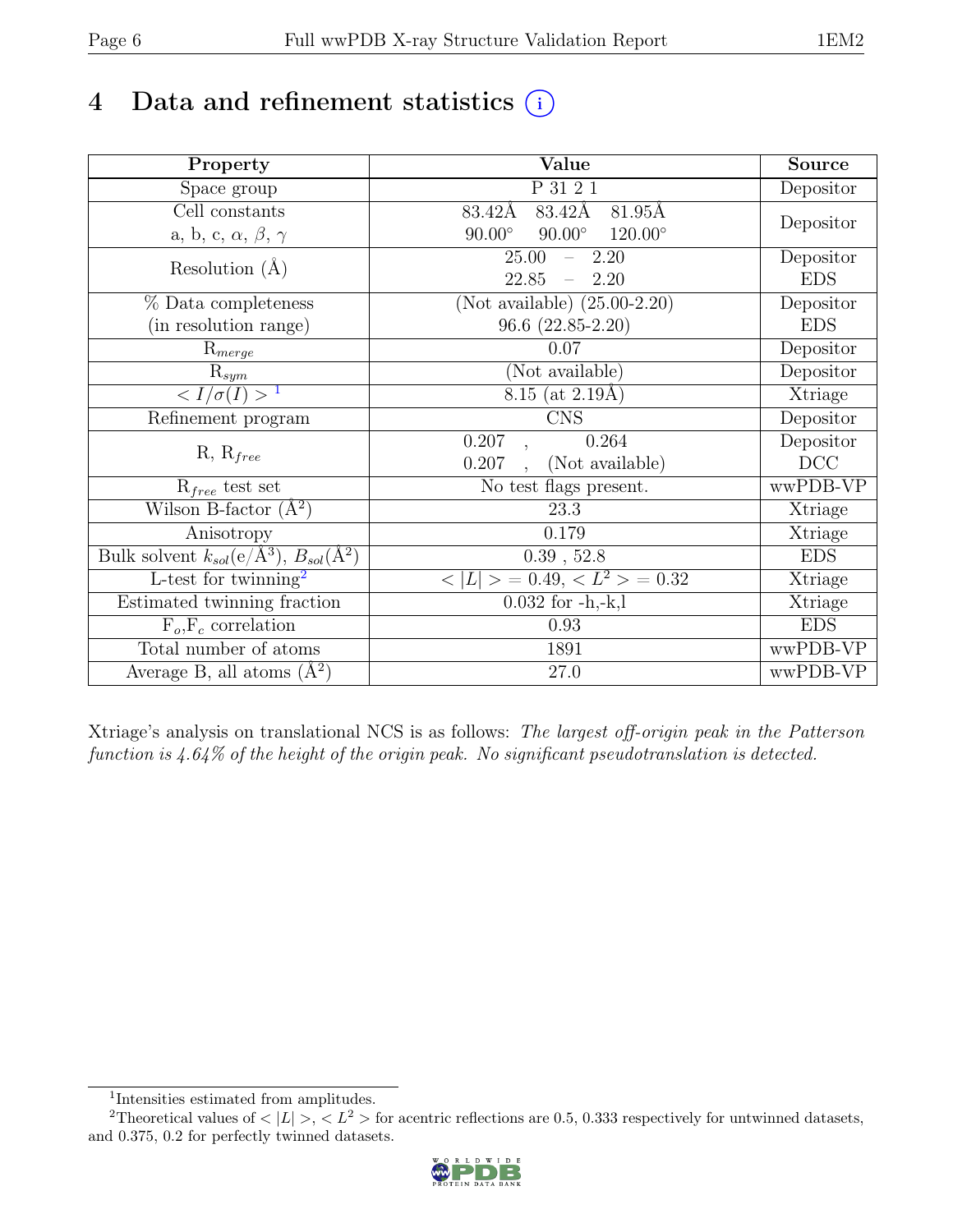# 5 Model quality  $(i)$

# 5.1 Standard geometry  $(i)$

Bond lengths and bond angles in the following residue types are not validated in this section: TAR

The Z score for a bond length (or angle) is the number of standard deviations the observed value is removed from the expected value. A bond length (or angle) with  $|Z| > 5$  is considered an outlier worth inspection. RMSZ is the root-mean-square of all Z scores of the bond lengths (or angles).

|     | Chain |      | Bond lengths    | Bond angles |                  |  |
|-----|-------|------|-----------------|-------------|------------------|--|
| Mol |       | RMSZ | # $ Z  > 5$     | RMSZ        | $\# Z  > 5$      |  |
|     |       | 0.90 | $1/1751(0.1\%)$ | 1.03        | $10/2367(0.4\%)$ |  |

Chiral center outliers are detected by calculating the chiral volume of a chiral center and verifying if the center is modelled as a planar moiety or with the opposite hand.A planarity outlier is detected by checking planarity of atoms in a peptide group, atoms in a mainchain group or atoms of a sidechain that are expected to be planar.

|  | $\lceil\,\mathrm{Mol}\,\rceil$ Chain $\mid$ #Chirality outliers $\mid$ #Planarity outliers $\mid$ |
|--|---------------------------------------------------------------------------------------------------|
|  |                                                                                                   |

All (1) bond length outliers are listed below:

|  |  | $\vert$ Mol $\vert$ Chain $\vert$ Res $\vert$ Type $\vert$ Atoms $\vert$ | $\Box$ Observed( $\AA$ ) $\Box$ Ideal( $\AA$ ) |  |
|--|--|--------------------------------------------------------------------------|------------------------------------------------|--|
|  |  | $351$   ARG   CA-CB   -16.31                                             |                                                |  |

All (10) bond angle outliers are listed below:

| Mol | Chain | Res | Type       | Atoms                 | Z        | Observed $(°)$ | Ideal <sup>(o)</sup> |
|-----|-------|-----|------------|-----------------------|----------|----------------|----------------------|
|     | А     | 352 | $\rm{ARG}$ | $N-CA-CB$             | 13.10    | 134.18         | 110.60               |
| 1   | A     | 351 | $\rm{ARG}$ | $CB-CA-C$             | $-11.79$ | 86.81          | 110.40               |
|     | A     | 351 | $\rm{ARG}$ | $N-CA-CB$             | 10.17    | 128.90         | 110.60               |
|     | А     | 357 | $\rm{ARG}$ | NE-CZ-NH <sub>2</sub> | 8.13     | 124.36         | 120.30               |
| 1   | А     | 361 | LEU        | $CA-CB-CG$            | 7.87     | 133.41         | 115.30               |
| 1   | A     | 352 | $\rm{ARG}$ | $N$ -CA-C             | $-6.75$  | 92.78          | 111.00               |
|     | А     | 351 | $\rm{ARG}$ | NE-CZ-NH <sub>2</sub> | 6.64     | 123.62         | 120.30               |
| 1   | А     | 435 | $\rm{ARG}$ | NE-CZ-NH <sub>2</sub> | $-5.53$  | 117.53         | 120.30               |
| 1   | А     | 236 | $\rm{ARG}$ | NE-CZ-NH1             | 5.32     | 122.96         | 120.30               |
|     | А     | 277 | <b>PRO</b> | $N$ -CA-C             | 5.01     | 125.13         | 112.10               |

There are no chirality outliers.

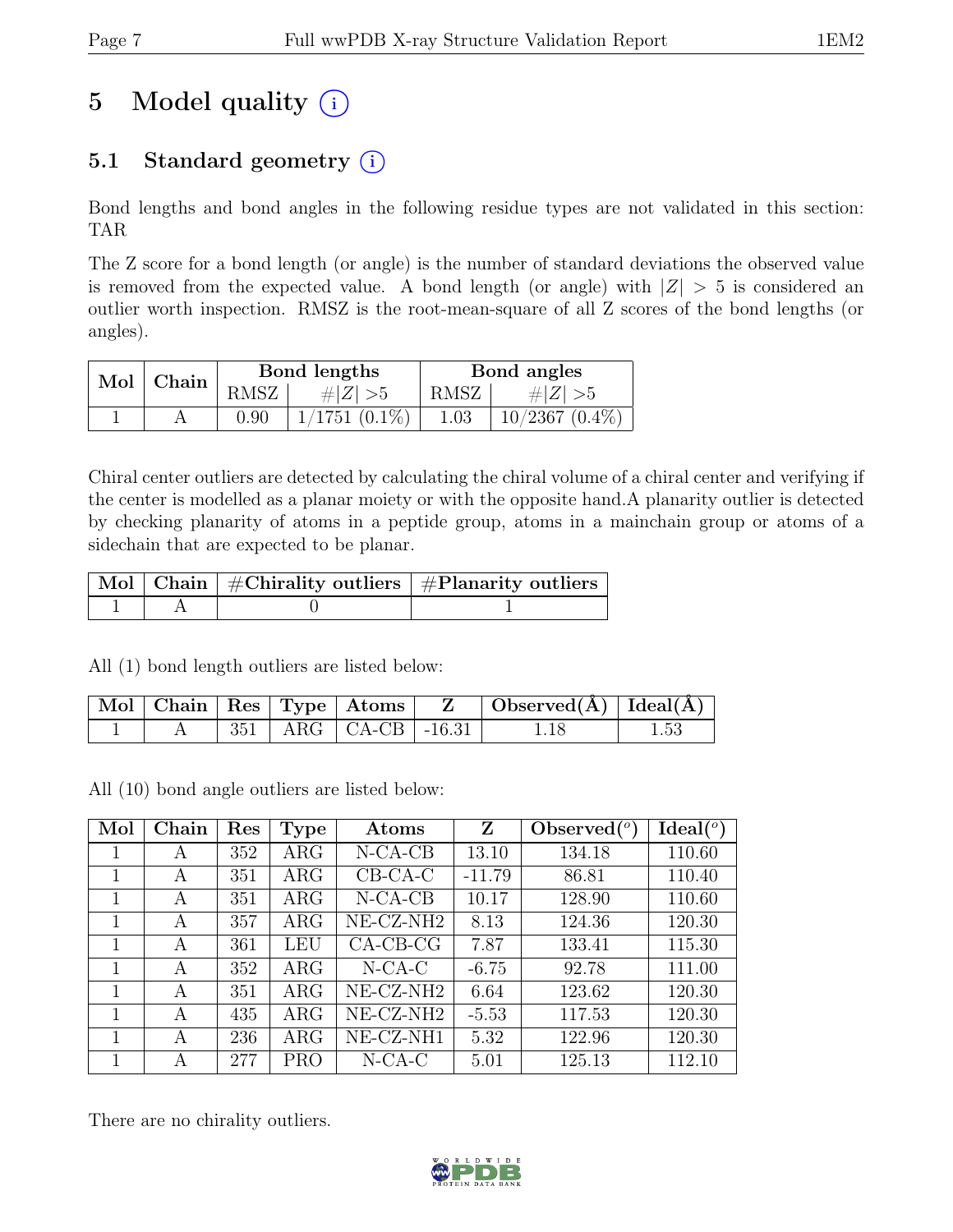All (1) planarity outliers are listed below:

|  |     | Mol   Chain   Res   Type   Group |
|--|-----|----------------------------------|
|  | 351 | $\vert$ ARG $\vert$ Peptide      |

### 5.2 Too-close contacts  $(i)$

In the following table, the Non-H and H(model) columns list the number of non-hydrogen atoms and hydrogen atoms in the chain respectively. The H(added) column lists the number of hydrogen atoms added and optimized by MolProbity. The Clashes column lists the number of clashes within the asymmetric unit, whereas Symm-Clashes lists symmetry-related clashes.

| Mol |     |  | Chain   Non-H   H(model)   H(added)   Clashes   Symm-Clashes |
|-----|-----|--|--------------------------------------------------------------|
|     |     |  |                                                              |
|     |     |  |                                                              |
|     | 165 |  |                                                              |
|     |     |  |                                                              |

The all-atom clashscore is defined as the number of clashes found per 1000 atoms (including hydrogen atoms). The all-atom clashscore for this structure is 17.

All (59) close contacts within the same asymmetric unit are listed below, sorted by their clash magnitude.

| Atom-1              | Atom-2             | Interatomic      | Clash           |
|---------------------|--------------------|------------------|-----------------|
|                     |                    | distance $(\AA)$ | overlap $(\AA)$ |
| 1:A:351:ARG:NH1     | 3:A:692:HOH:O      | 1.89             | 1.06            |
| 1:A:406:LEU:HD23    | 1: A:427: MSE: HE2 | 1.38             | 1.01            |
| 1: A: 432: PHE: O   | 3:A:717:HOH:O      | 1.85             | 0.92            |
| 1: A:351: ARG:O     | 1:A:351:ARG:HG2    | 1.68             | 0.91            |
| 1:A:422:SER:HB3     | 3:A:702:HOH:O      | 1.71             | 0.91            |
| 1:A:435:ARG:N       | 3:A:717:HOH:O      | 2.08             | 0.86            |
| 1: A:303: GLN: HG3  | 3:A:695:HOH:O      | 1.80             | 0.82            |
| 1: A:262: GLU:HG3   | 1: A:273:THR:HG23  | 1.60             | 0.81            |
| 1:A:415:PRO:HG3     | 3:A:707:HOH:O      | 1.83             | 0.78            |
| $1: A:283:$ PHE:HB2 | 1: A:427: MSE: HE1 | 1.62             | 0.78            |
| 1: A:283: PHE:CB    | 1: A:427: MSE: HE1 | 2.15             | 0.76            |
| 1:A:232:SER:O       | 1:A:236:ARG:HG3    | 1.91             | 0.70            |
| 1:A:382:GLU:OE1     | 3:A:669:HOH:O      | 2.11             | 0.68            |
| 1: A:262: GLU:CG    | 1: A:273:THR:HG23  | 2.24             | 0.68            |
| 1:A:432:PHE:C       | 3:A:717:HOH:O      | 2.27             | 0.67            |
| 1:A:351:ARG:CZ      | 3:A:692:HOH:O      | 2.38             | 0.67            |
| 1:A:306:ARG:HG2     | 3:A:652:HOH:O      | 1.95             | 0.67            |
| 1:A:435:ARG:HG3     | 3:A:711:HOH:O      | 1.98             | 0.63            |

Continued on next page...

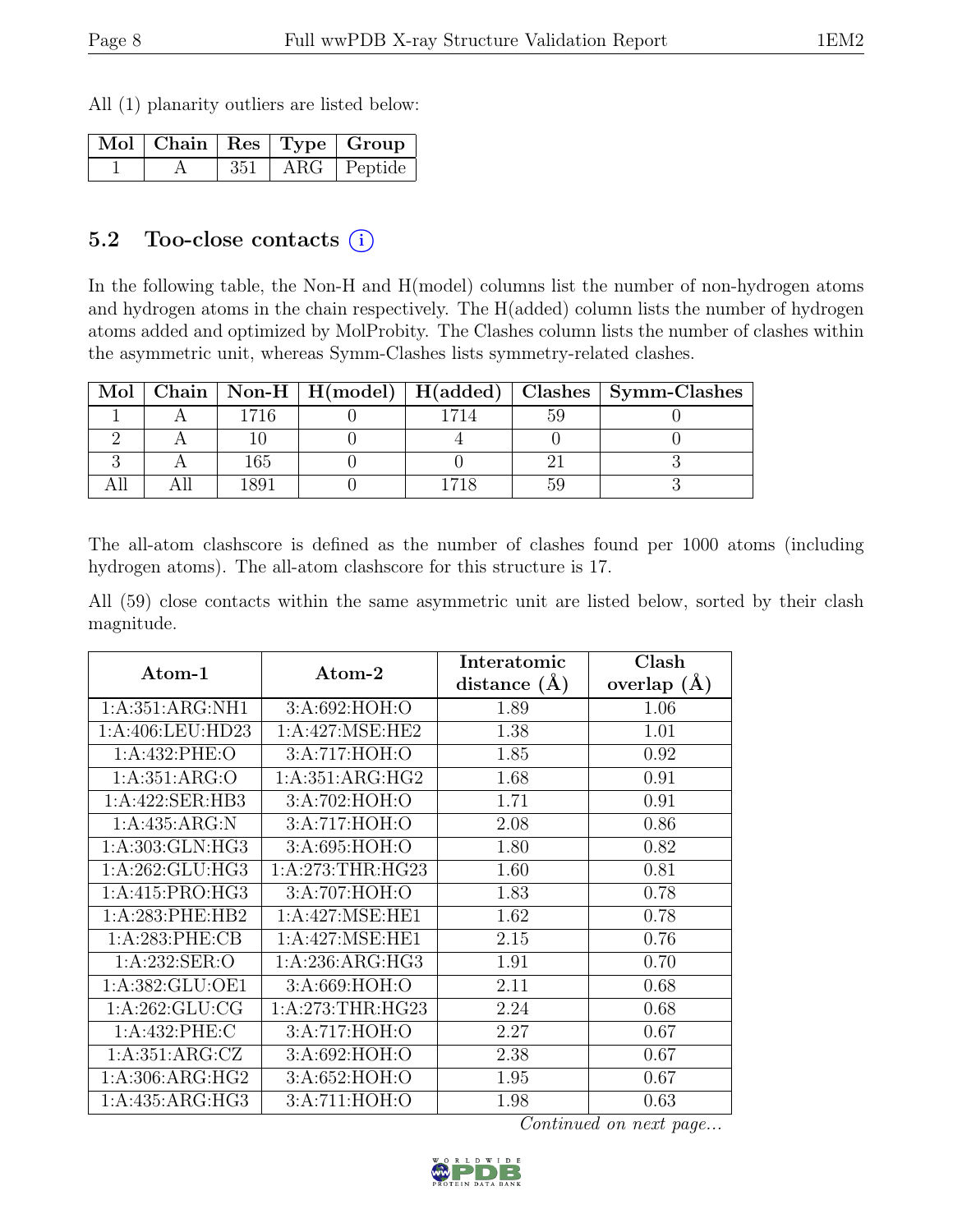| Continued from previous page |                               | Interatomic    | Clash             |
|------------------------------|-------------------------------|----------------|-------------------|
| Atom-1                       | Atom-2                        | distance $(A)$ | overlap $(\AA)$   |
| 1: A:306: ARG: HB3           | 3:A:642:HOH:O                 | 1.97           | 0.63              |
| 1:A:358:ASP:HA               | 1:A:392:LYS:HD3               | 1.80           | 0.62              |
| 1: A: 323: VAL: O            | 1:A:324:GLU:HG2               | 1.99           | 0.62              |
| 1: A:240: ARG:O              | 1:A:244:GLU:HG3               | 1.99           | 0.61              |
| 1:A:406:LEU:HD23             | 1: A:427: MSE:CE              | 2.22           | 0.61              |
| 1:A:411:LYS:HA               | 3:A:630:HOH:O                 | 2.03           | 0.59              |
| 1:A:411:LYS:HD3              | 3:A:630:HOH:O                 | 2.02           | 0.58              |
| 1: A:251: GLN: HG2           | 1:A:255:GLN:HE22              | 1.66           | 0.58              |
| 1:A:369:HIS:HD1              | 1:A:371:ALA:H                 | 1.52           | 0.57              |
| 1:A:309:LEU:HD12             | 3:A:642:HOH:O                 | 2.04           | 0.56              |
| 1:A:297:TYR:OH               | 1: A: 355: ARG: NE            | 2.40           | 0.55              |
| 1:A:406:LEU:CD2              | 1: A:427: MSE: HE2            | 2.26           | 0.55              |
| 1:A:318:GLN:HG3              | 1:A:331:TYR:HB3               | 1.91           | $\overline{0.52}$ |
| 1:A:425:ALA:O                | 1:A:429:GLU:HG3               | 2.09           | 0.52              |
| 1:A:279:HIS:HD2              | 3:A:725:HOH:O                 | 1.92           | 0.51              |
| 1:A:416:ARG:HG2              | 1: A:420: HIS: CE1            | 2.46           | 0.51              |
| 1: A:377: LYS: HE3           | 1: A:378:TYR:CE1              | 2.47           | 0.50              |
| 1: A: 433: HIS: C            | 3:A:717:HOH:O                 | 2.48           | 0.50              |
| 1:A:417:TYR:O                | 1:A:421:GLN:HG3               | 2.11           | 0.49              |
| 1:A:422:SER:CB               | 3:A:702:HOH:O                 | 2.42           | 0.49              |
| 1:A:307:MSE:HG3              | 1:A:310:TRP:CZ2               | 2.48           | 0.49              |
| 1:A:301:ILE:HG23             | 1:A:362:SER:HB2               | 1.94           | 0.48              |
| 1:A:304:PRO:HA               | 1:A:307:MSE:CE                | 2.43           | 0.48              |
| 1:A:303:GLN:NE2              | 1:A:306:ARG:HG3               | 2.28           | 0.48              |
| 1: A:279: HIS: CD2           | 1:A:385:PRO:HD3               | 2.49           | 0.48              |
| 1:A:297:TYR:CE2              | 1:A:302:LEU:HD11              | 2.50           | 0.47              |
| 1:A:376:HIS:HB3              | 3:A:611:HOH:O                 | 2.16           | 0.45              |
| 1: A: 323: VAL: O            | $1: A:324: \overline{GLU:CG}$ | 2.64           | 0.45              |
| 1:A:324:GLU:HG3              | 1:A:326:ASN:H                 | 1.81           | 0.45              |
| 1:A:303:GLN:HB3              | 1:A:306:ARG:CG                | 2.47           | 0.44              |
| 1:A:396:ASN:HD21             | 1:A:398:ARG:HB2               | 1.82           | 0.44              |
| 1:A:329:ILE:HD13             | 1:A:350:VAL:HA                | 2.00           | 0.44              |
| 1:A:323:VAL:O                | 1:A:324:GLU:C                 | 2.57           | 0.43              |
| 1: A:287:THR:CB              | 3:A:753:HOH:O                 | 2.66           | 0.43              |
| 1:A:351:ARG:HB2              | 1:A:352:ARG:H                 | 1.54           | 0.43              |
| 1:A:307:MSE:HE2              | 1:A:307:MSE:HB2               | 1.93           | 0.42              |
| 1:A:311:ASN:ND2              | 1: A:313:THR:H                | 2.17           | 0.42              |
| 1:A:418:LEU:HD11             | 3:A:699:HOH:O                 | 2.18           | 0.42              |
| 1:A:377:LYS:HE3              | 1: A:378: TYR: HE1            | 1.84           | 0.42              |
| 1:A:321:GLN:NE2              | 1:A:369:HIS:NE2               | 2.69           | 0.41              |
| 1:A:304:PRO:HA               | 1:A:307:MSE:HE2               | 2.02           | 0.40              |

Continued from previous page.

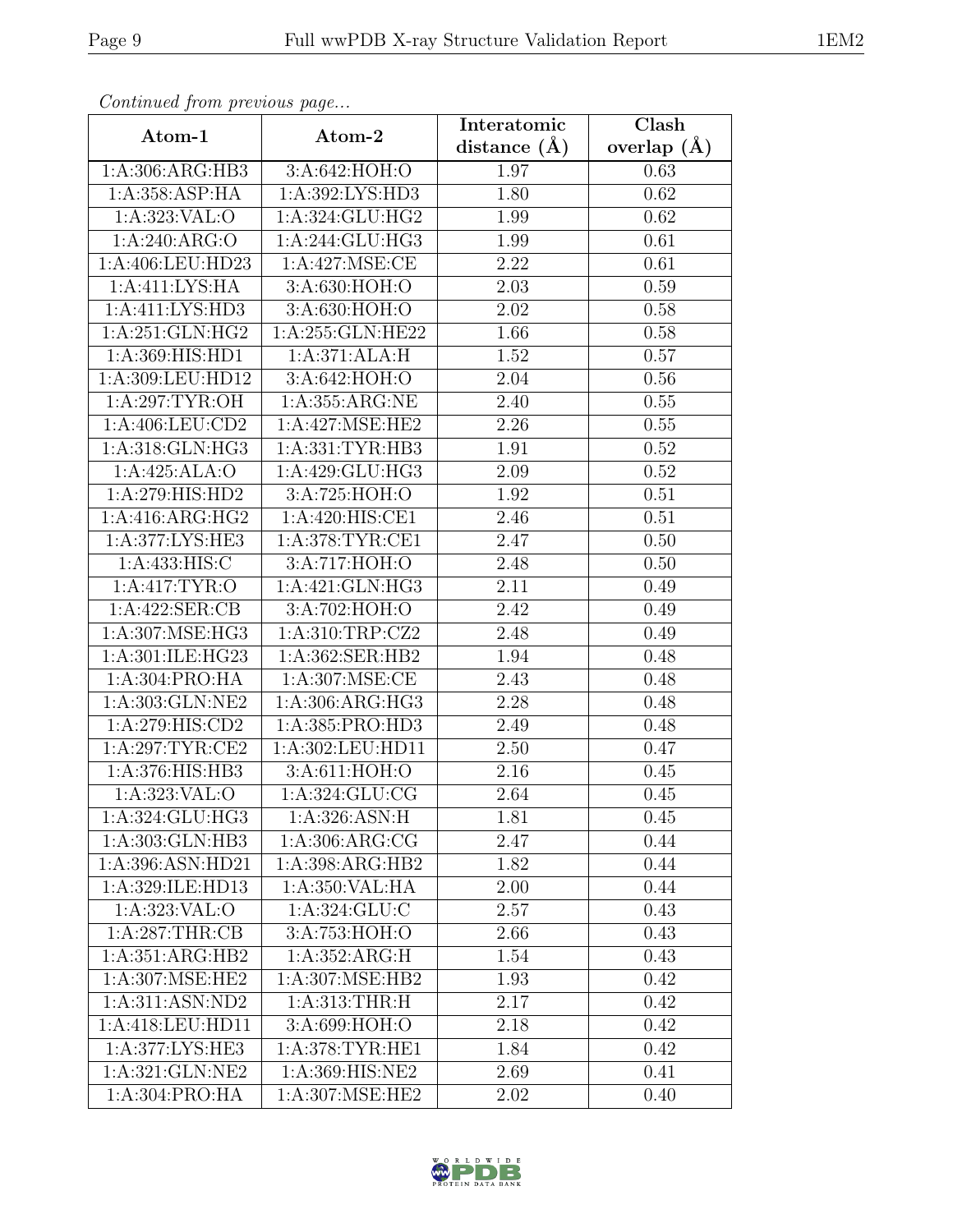| Atom-1 | Atom-2                                   | Interatomic<br>distance $(A)$ | Clash<br>overlap $(A)$ |
|--------|------------------------------------------|-------------------------------|------------------------|
|        | $3:A:672:HOH:O$   $3:A:672:HOH:O[4 556]$ | 2.08                          | 0.12                   |
|        | $3:A:600:HOH:O$   $3:A:611:HOH:O[4 556]$ | 2.14                          | 0.06                   |
|        | $3:A:674:HOH:O$   $3:A:713:HOH:O[4 556]$ | 2.18                          | D (P)                  |

All (3) symmetry-related close contacts are listed below. The label for Atom-2 includes the symmetry operator and encoded unit-cell translations to be applied.

### 5.3 Torsion angles (i)

#### 5.3.1 Protein backbone  $(i)$

In the following table, the Percentiles column shows the percent Ramachandran outliers of the chain as a percentile score with respect to all X-ray entries followed by that with respect to entries of similar resolution.

The Analysed column shows the number of residues for which the backbone conformation was analysed, and the total number of residues.

| $\vert$ Mol $\vert$ Chain $\vert$ | Analysed                                |  |           | Favoured   Allowed   Outliers   Percentiles |
|-----------------------------------|-----------------------------------------|--|-----------|---------------------------------------------|
|                                   | $212/229$ (93\%)   205 (97\%)   5 (2\%) |  | $12(1\%)$ | $\vert 17 \vert \vert 16 \vert$             |

All (2) Ramachandran outliers are listed below:

| Mol | Chain | Res | <b>Type</b>              |
|-----|-------|-----|--------------------------|
|     |       |     | $\mathbf{G}(\mathbf{H})$ |
|     |       |     |                          |

#### 5.3.2 Protein sidechains (i)

In the following table, the Percentiles column shows the percent sidechain outliers of the chain as a percentile score with respect to all X-ray entries followed by that with respect to entries of similar resolution.

The Analysed column shows the number of residues for which the sidechain conformation was analysed, and the total number of residues.

| Mol Chain | Analysed                                             |  | Rotameric   Outliers   Percentiles |
|-----------|------------------------------------------------------|--|------------------------------------|
|           | $\mid$ 185/194 (95%)   173 (94%)   12 (6%)   17   19 |  |                                    |

All (12) residues with a non-rotameric sidechain are listed below:

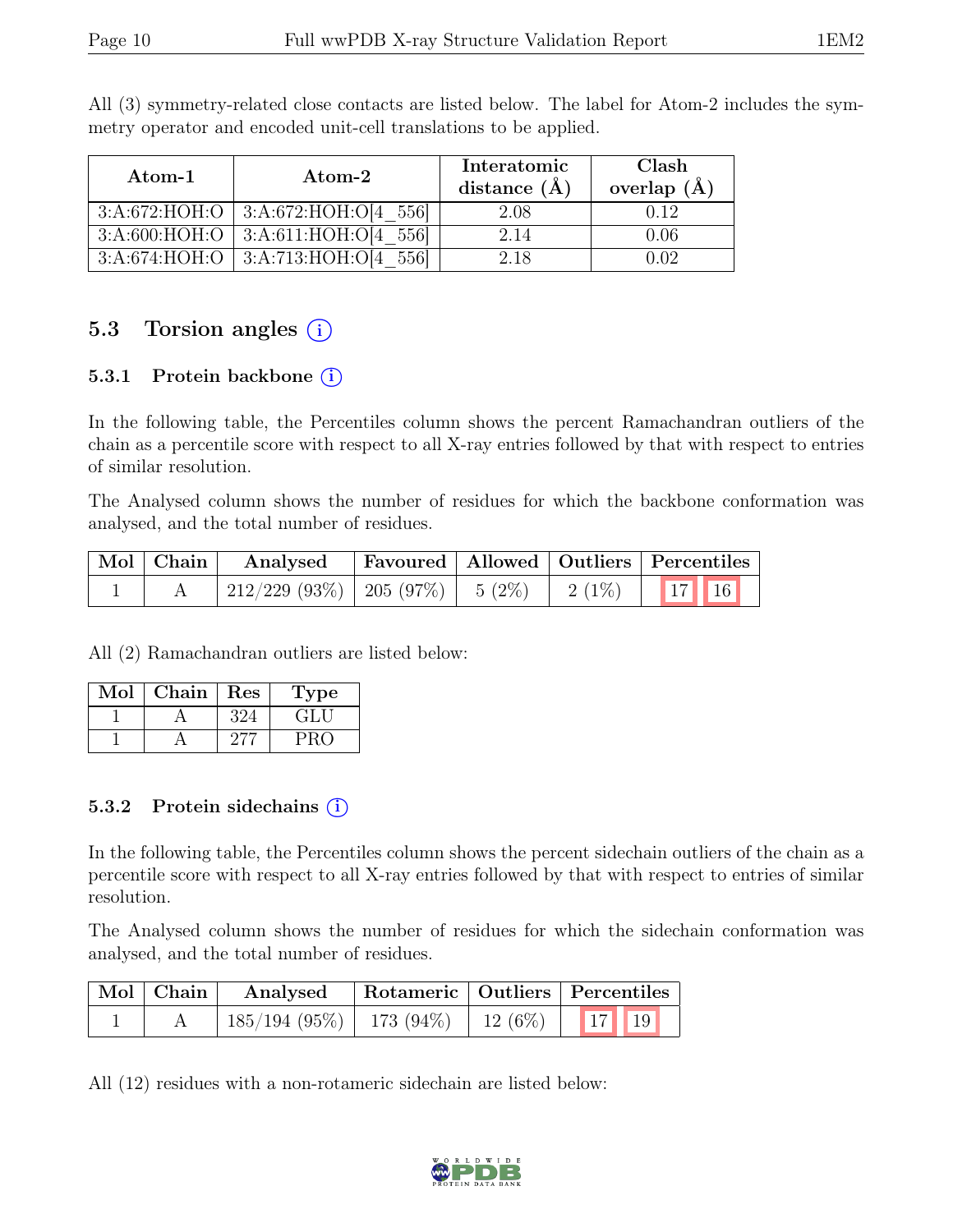| Mol         | Chain        | Res | <b>Type</b> |
|-------------|--------------|-----|-------------|
| 1           | A            | 255 | <b>GLN</b>  |
| 1           | A            | 260 | <b>LYS</b>  |
| 1           | A            | 277 | <b>PRO</b>  |
| 1           | A            | 306 | $\rm{ARG}$  |
| 1           | A            | 307 | <b>MSE</b>  |
| 1           | A            | 311 | <b>ASN</b>  |
| 1           | A            | 325 | ASP         |
| 1           | $\mathsf{A}$ | 327 | THR.        |
| 1           | A            | 351 | $\rm{ARG}$  |
| $\mathbf 1$ | А            | 396 | <b>ASN</b>  |
| 1           | A            | 407 | <b>ASN</b>  |
|             |              | 441 | LEU         |

Sometimes sidechains can be flipped to improve hydrogen bonding and reduce clashes. All (9) such sidechains are listed below:

| Mol | Chain | Res | <b>Type</b> |
|-----|-------|-----|-------------|
| 1   | А     | 255 | <b>GLN</b>  |
| 1   | А     | 258 | <b>ASN</b>  |
| 1   | A     | 303 | <b>GLN</b>  |
| 1   | А     | 311 | <b>ASN</b>  |
| 1   | A     | 321 | <b>GLN</b>  |
| 1   | A     | 396 | <b>ASN</b>  |
| 1   | А     | 407 | <b>ASN</b>  |
| 1   | Α     | 420 | <b>HIS</b>  |
| 1   |       | 433 | <b>HIS</b>  |

#### 5.3.3 RNA  $(i)$

There are no RNA molecules in this entry.

### 5.4 Non-standard residues in protein, DNA, RNA chains (i)

There are no non-standard protein/DNA/RNA residues in this entry.

### 5.5 Carbohydrates (i)

There are no monosaccharides in this entry.

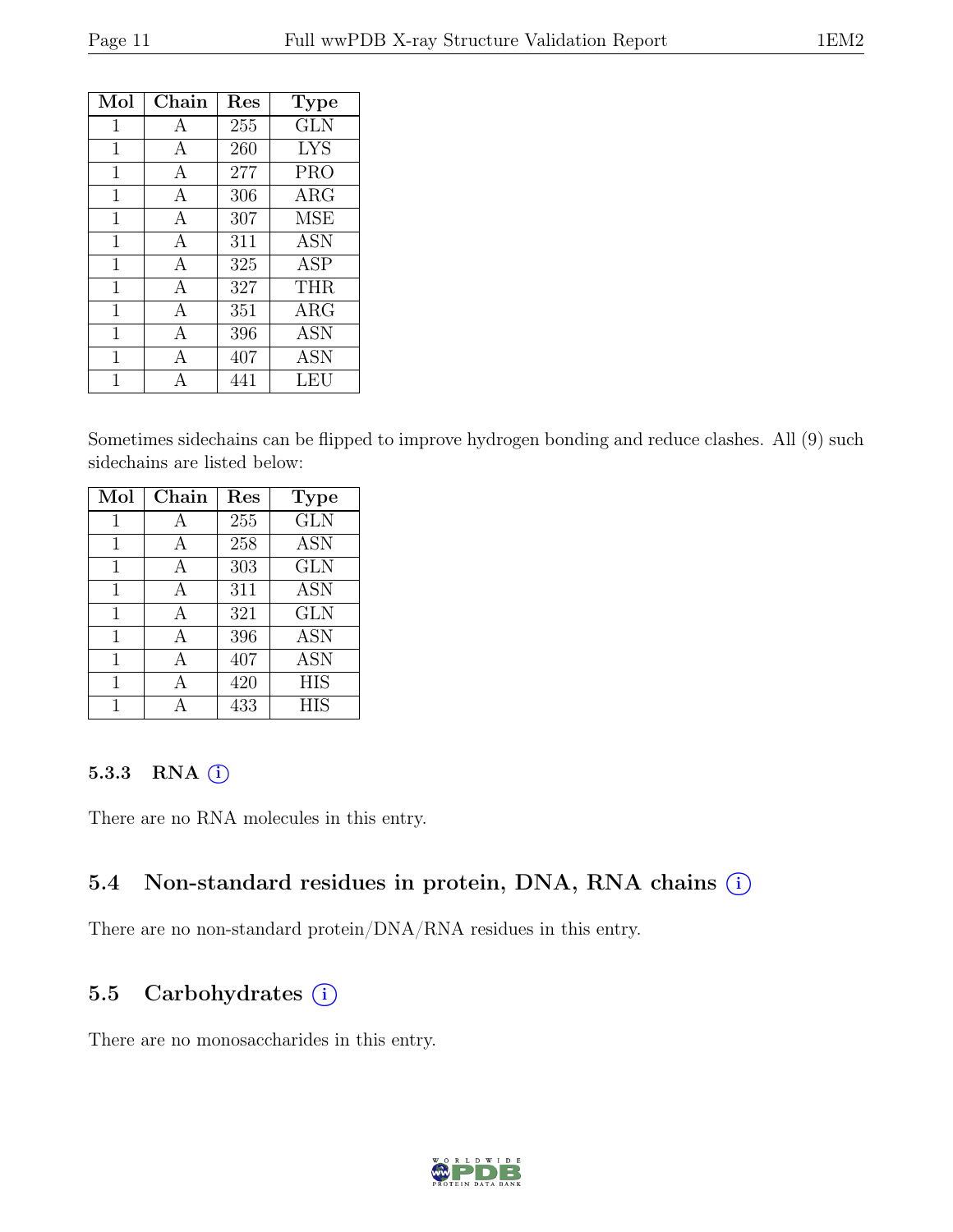### 5.6 Ligand geometry  $(i)$

1 ligand is modelled in this entry.

In the following table, the Counts columns list the number of bonds (or angles) for which Mogul statistics could be retrieved, the number of bonds (or angles) that are observed in the model and the number of bonds (or angles) that are defined in the Chemical Component Dictionary. The Link column lists molecule types, if any, to which the group is linked. The Z score for a bond length (or angle) is the number of standard deviations the observed value is removed from the expected value. A bond length (or angle) with  $|Z| > 2$  is considered an outlier worth inspection. RMSZ is the root-mean-square of all Z scores of the bond lengths (or angles).

| Mol | $\vert$ Type $\vert$ | $\mid$ Chain $\mid$ | Res | $\vert$ Link $\vert$     |                 | Bond lengths |                                                    | Bond angles |             |  |
|-----|----------------------|---------------------|-----|--------------------------|-----------------|--------------|----------------------------------------------------|-------------|-------------|--|
|     |                      |                     |     |                          | Counts $\vdash$ |              | $\vert$ RMSZ $\vert \# \vert Z \vert > 2$   Counts |             | RMSZ $ #Z $ |  |
|     | TAR                  |                     | 500 | $\overline{\phantom{0}}$ | 3,9,9           | $0.68\,$     |                                                    | 6,12,12     | 0.82        |  |

In the following table, the Chirals column lists the number of chiral outliers, the number of chiral centers analysed, the number of these observed in the model and the number defined in the Chemical Component Dictionary. Similar counts are reported in the Torsion and Rings columns. '-' means no outliers of that kind were identified.

|     |                   |  | Mol Type Chain Res Link Chirals Torsions Rings      |  |
|-----|-------------------|--|-----------------------------------------------------|--|
| TAR | $\vert 500 \vert$ |  | $\frac{1}{2}$ $\frac{2}{2/4/4}$ $\frac{0}{4/12/12}$ |  |

There are no bond length outliers.

There are no bond angle outliers.

All (2) chirality outliers are listed below:

| Mol | Chain |     | Res   Type   Atom |  |
|-----|-------|-----|-------------------|--|
|     |       | 500 |                   |  |
|     |       | 500 |                   |  |

There are no torsion outliers.

There are no ring outliers.

No monomer is involved in short contacts.

### 5.7 Other polymers  $(i)$

There are no such residues in this entry.

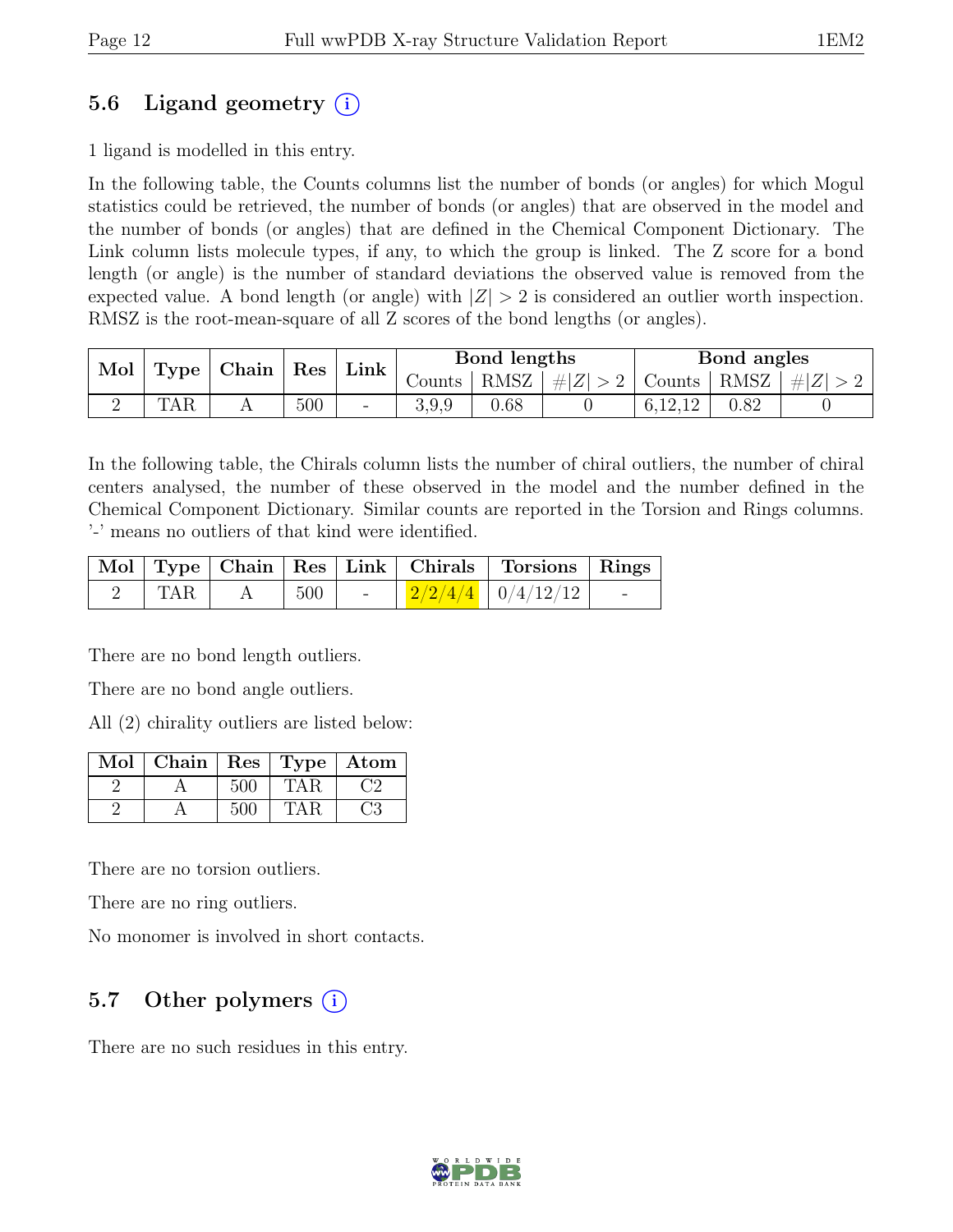# 5.8 Polymer linkage issues (i)

There are no chain breaks in this entry.

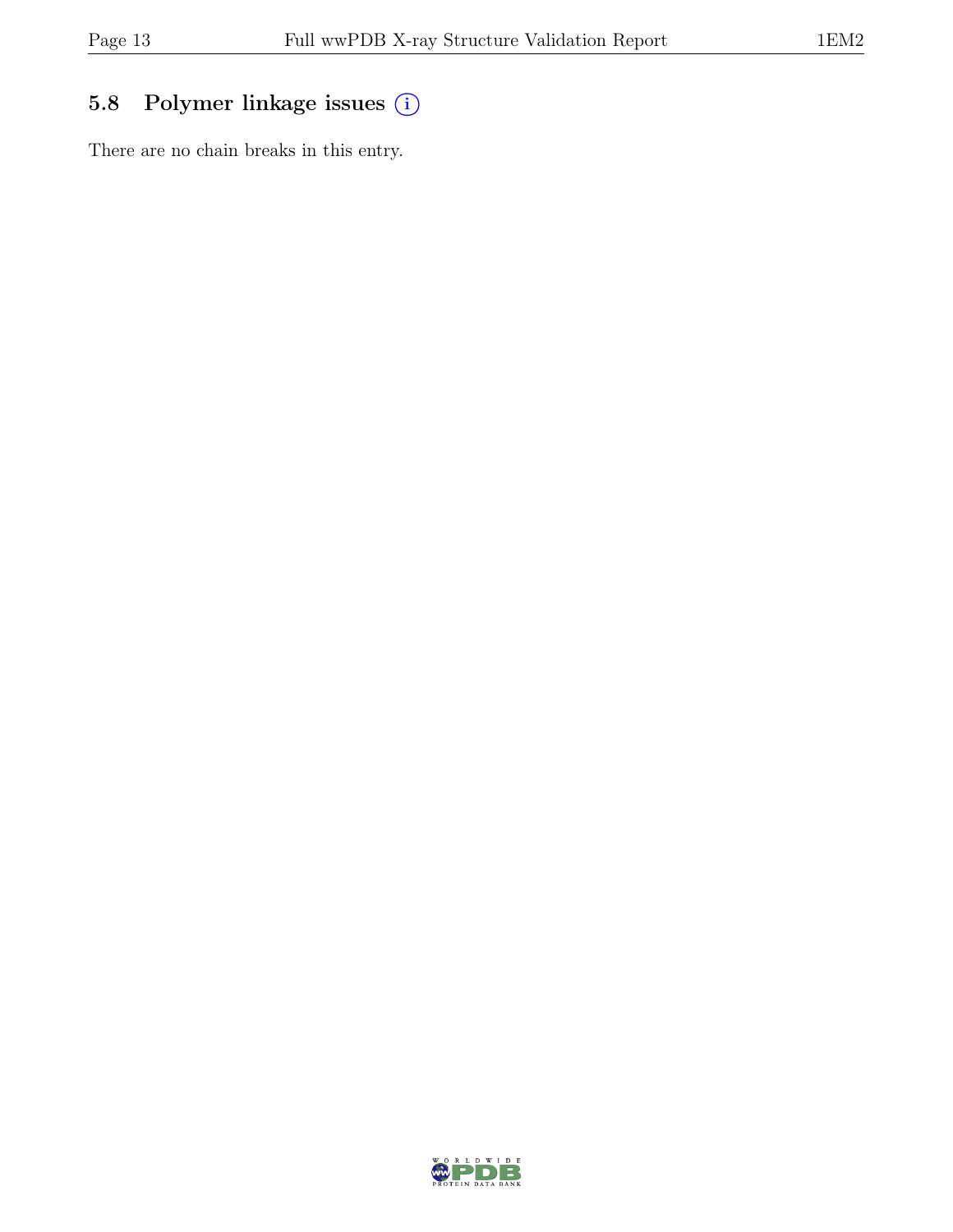# 6 Fit of model and data  $(i)$

### 6.1 Protein, DNA and RNA chains (i)

In the following table, the column labelled  $#RSRZ>2$  contains the number (and percentage) of RSRZ outliers, followed by percent RSRZ outliers for the chain as percentile scores relative to all X-ray entries and entries of similar resolution. The OWAB column contains the minimum, median,  $95<sup>th</sup>$  percentile and maximum values of the occupancy-weighted average B-factor per residue. The column labelled 'Q< 0.9' lists the number of (and percentage) of residues with an average occupancy less than 0.9.

|  | $\mid$ Mol $\mid$ Chain $\mid$ Analysed $\mid$ <rsrz> <math>\mid</math></rsrz> | $\#RSRZ>2$ $\qquad$ $\qquad$ $\qquad$ $\qquad$ $\qquad$ $\qquad$ $\qquad$ $\qquad$ $\qquad$ $\qquad$ $\qquad$ $\qquad$ $\qquad$ $\qquad$ $\qquad$ $\qquad$ $\qquad$ $\qquad$ $\qquad$ $\qquad$ $\qquad$ $\qquad$ $\qquad$ $\qquad$ $\qquad$ $\qquad$ $\qquad$ $\qquad$ $\qquad$ $\qquad$ $\qquad$ $\qquad$ $\qquad$ $\qquad$ $\qquad$ |  |  |                                              |  |
|--|--------------------------------------------------------------------------------|---------------------------------------------------------------------------------------------------------------------------------------------------------------------------------------------------------------------------------------------------------------------------------------------------------------------------------------|--|--|----------------------------------------------|--|
|  | 211/229 (92%)                                                                  |                                                                                                                                                                                                                                                                                                                                       |  |  | $-0.07$   9 (4\%)   35   33   11, 24, 45, 55 |  |

All (9) RSRZ outliers are listed below:

| Mol | Chain | $\operatorname{Res}% \left( \mathcal{N}\right) \equiv\operatorname{Res}(\mathcal{N}_{0})\cap\mathcal{N}_{1}$ | <b>Type</b> | <b>RSRZ</b> |
|-----|-------|--------------------------------------------------------------------------------------------------------------|-------------|-------------|
| 1   | A     | 443                                                                                                          | ALA         | 4.7         |
| 1   | А     | 306                                                                                                          | $\rm{ARG}$  | 3.9         |
| 1   | A     | 230                                                                                                          | <b>SER</b>  | 3.8         |
| 1   | A     | 442                                                                                                          | <b>GLY</b>  | 3.4         |
| 1   | A     | 303                                                                                                          | <b>GLN</b>  | 3.0         |
| 1   | A     | 376                                                                                                          | <b>HIS</b>  | 2.9         |
| 1   | А     | 325                                                                                                          | ASP         | 2.8         |
| 1   | A     | 357                                                                                                          | <b>ARG</b>  | 2.6         |
| 1   |       | 338                                                                                                          | ALA         | 2.5         |

### 6.2 Non-standard residues in protein, DNA, RNA chains  $(i)$

There are no non-standard protein/DNA/RNA residues in this entry.

### 6.3 Carbohydrates  $(i)$

There are no monosaccharides in this entry.

### 6.4 Ligands  $(i)$

In the following table, the Atoms column lists the number of modelled atoms in the group and the number defined in the chemical component dictionary. The B-factors column lists the minimum, median,  $95<sup>th</sup>$  percentile and maximum values of B factors of atoms in the group. The column labelled 'Q< 0.9' lists the number of atoms with occupancy less than 0.9.